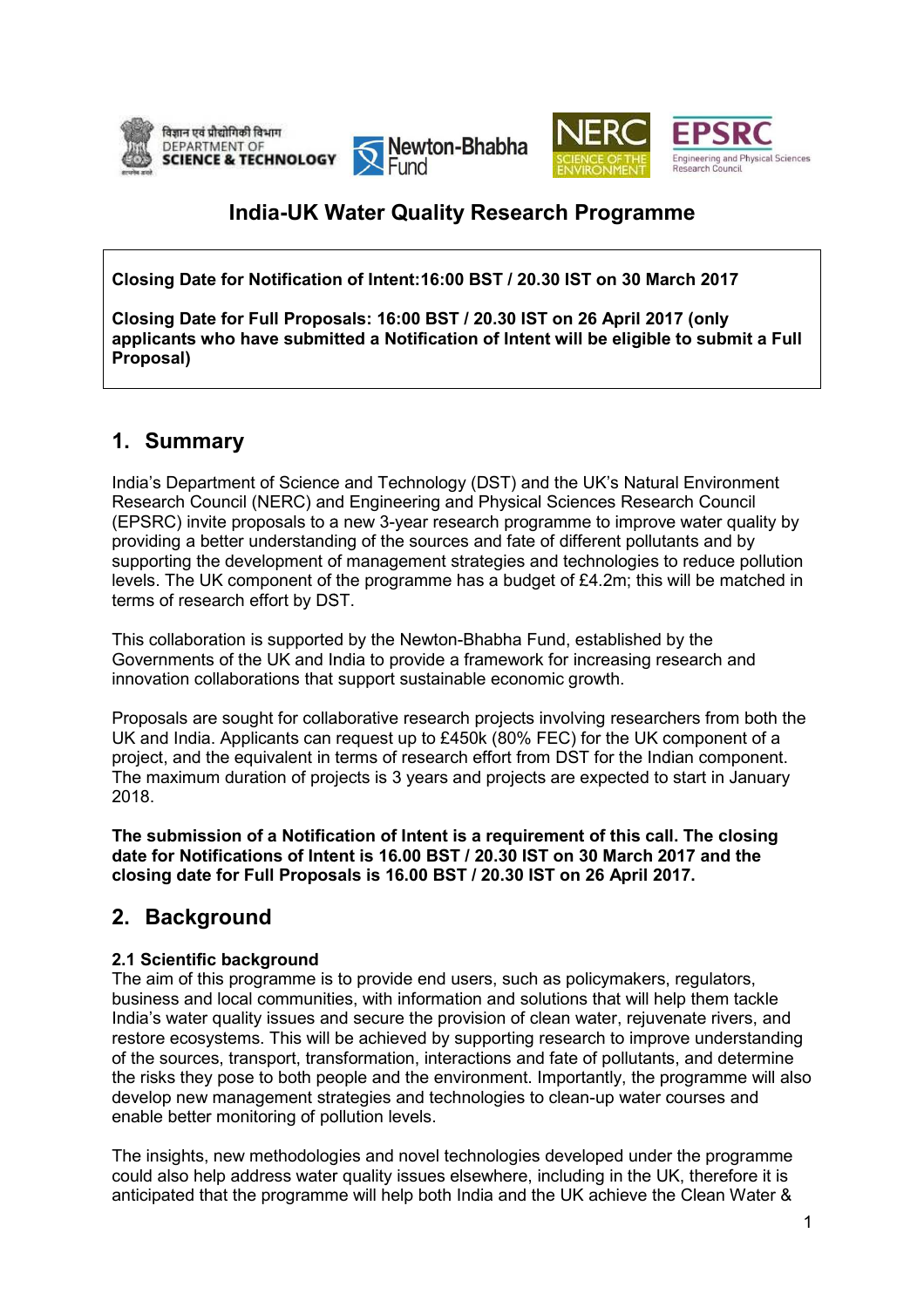Sanitation Global Goal targets<sup>1</sup> of universal and equitable access to safe and affordable drinking water for all by 2030 and improved water quality through reducing pollution and restoring water-related ecosystems by 2030.

The scope of this call reflects the outcomes of the UK-India Water Quality scoping meeting held in New Delhi in November 2016 that brought together researchers from the UK and India. For further information on the meeting, including the presentations and the report, please refer to the **NERC** or **DST** websites.

### **2.2 Non-scientific background**

This programme is supported by the Newton-Bhabha Fund, an initiative established by the governments of the UK and India. The Fund provides a framework for promoting increased research and innovation collaboration, developing long-term, sustainable partnerships and contributing to economic growth. This activity is part of the research pillar of the Newton-Bhabha Fund, which aims to support scientifically excellent research in areas that make the maximum contribution towards jointly approved grand societal challenges. This programme will contribute to the delivery of three of the four Newton-Bhabha Grand Challenges: Energy-Water-Food Nexus, Sustainable Cities and Urbanisation, and Public Health and Well-being.

As a requirement of funding, all applications under this call must demonstrate how they will contribute towards the delivery of the Newton-Bhabha Fund objective of developing longterm, sustainable partnerships that promote societal welfare and economic growth in India.

In the UK the Newton-Bhahba is part of the Newton Fund, which intends to strengthen science and innovation partnerships between the UK and emerging knowledge economies. The Fund forms part of the UK's Official Development Assistance (ODA) commitment which is monitored by the Organisation for Economic Cooperation and Development (OECD). ODA funded activity focuses on outcomes that promote the long-term sustainable growth of a subset of countries on the OECD Development Assistance Committee list and is administered with the promotion of the economic development and welfare of developing countries as its main objective. As a result UK-based researchers may be required to input to specific ODA reporting requirements.

## **3. Programme Scope**

 $\overline{a}$ 

The aim of this programme is to improve water quality in India by providing a better understanding of the sources and fate pollutants and by supporting the development of management strategies and technologies to reduce pollution levels.

To address these challenges the programme will support 8-10 projects focussing on one or more of the following research areas:

- *Improving our ability to determine the presence of pollutants in water courses*. The scope of this research area includes:
	- o Development of novel sensors to detect and monitor pollutants;
	- o Adaptation and modification of sensors to improve performance or to enable them to be deployed in Indian environments; and
	- o The design and testing of sensor networks.
- *Understanding of the transport, transformation, interactions and fate of pollutants, including both established and emerging contaminants*. The scope of this research area includes:
	- o Field and laboratory studies to ascertain the pathways and evolution of pollutants in water courses;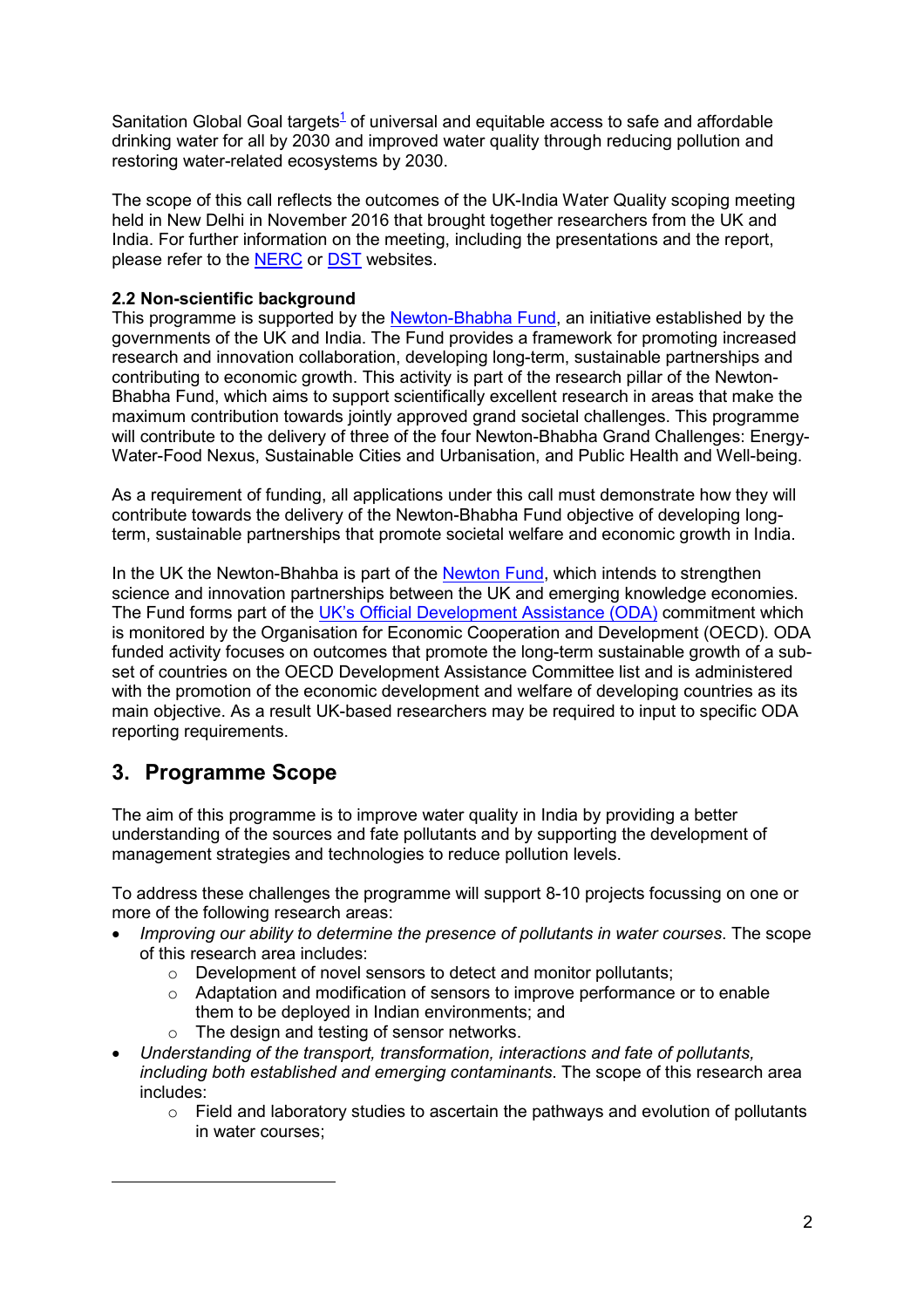- $\circ$  Development of new models to aid understanding and management of water quality; and
- $\circ$  Determining how variables, such as land-use and rainfall patterns, influence water quality.
- *Developing novel approaches to reduce or prevent pollution at source*. The scope of this research area includes:
	- $\circ$  Development of novel treatment approaches and technologies, for rural and urban areas;
	- o Exploring the potential for resource recovery from waste to reduce the level of pollutants reaching the environment; and
	- $\circ$  Understanding the impact of treatments and removal of contaminants, for example quantifying how pollution levels change and how quickly, or determining if treatments create new pollution issues.

**A key goal of the programme is to develop new insights, approaches and technologies that support the needs of end-users, such as industry, farmers, local communities, and national, state and local-level policymakers and regulators. To achieve this it is essential that projects are designed in consultation with users and that the users are involved throughout the projects. Applicants should set out in their proposals which users are participating in the projects, how they will be engaged, and how the outputs and outcomes address their requirements.** 

Projects may focus on any pollutant type, e.g. organic waste, pharmaceuticals, fertilisers, personal care products, metals, plastics or pesticides. Projects that study a range of pollutant types and their interactions are also welcome.

Projects may explore water quality issues in rivers, aquifers or lakes in any part of India, and if applicable an analogous UK location. Given the scale of the projects, it is envisaged that most projects will be case studies that focus on water quality issues in one or two locations, but applicants should also consider how the outputs of the projects could be transferred to other river basins or aquifers to increase the impact of the project.

#### **In all cases, Applicants should fully justify the proposed focus of the project and demonstrate how the research will contribute to the delivery of the programme objectives.**

To support a range of research that enables all the aims of the programme to be achieved the Funders anticipate supporting no more than four projects on any one aspect of water quality; e.g. no more than four projects focused on one of the three research challenge areas listed above. Projects that address more than one of the research challenge areas or are studying a range of pollutants are welcome, and the scope of these projects will be taken into account by the Funders when seeking to achieve a balanced programme.

## **4. Programme requirements**

**NERC is managing the bid submission on behalf of the NERC, EPSRC and DST partnership.** 

**Applications to the India-UK Water Quality programme must include UK-Indian partnerships – i.e. include at least one India-based Principal Investigator and one UKbased Principal Investigator. Only proposals that involve scientific collaboration between the UK and India will be considered. All proposals must have equal or proportionate participation from UK and Indian researchers.**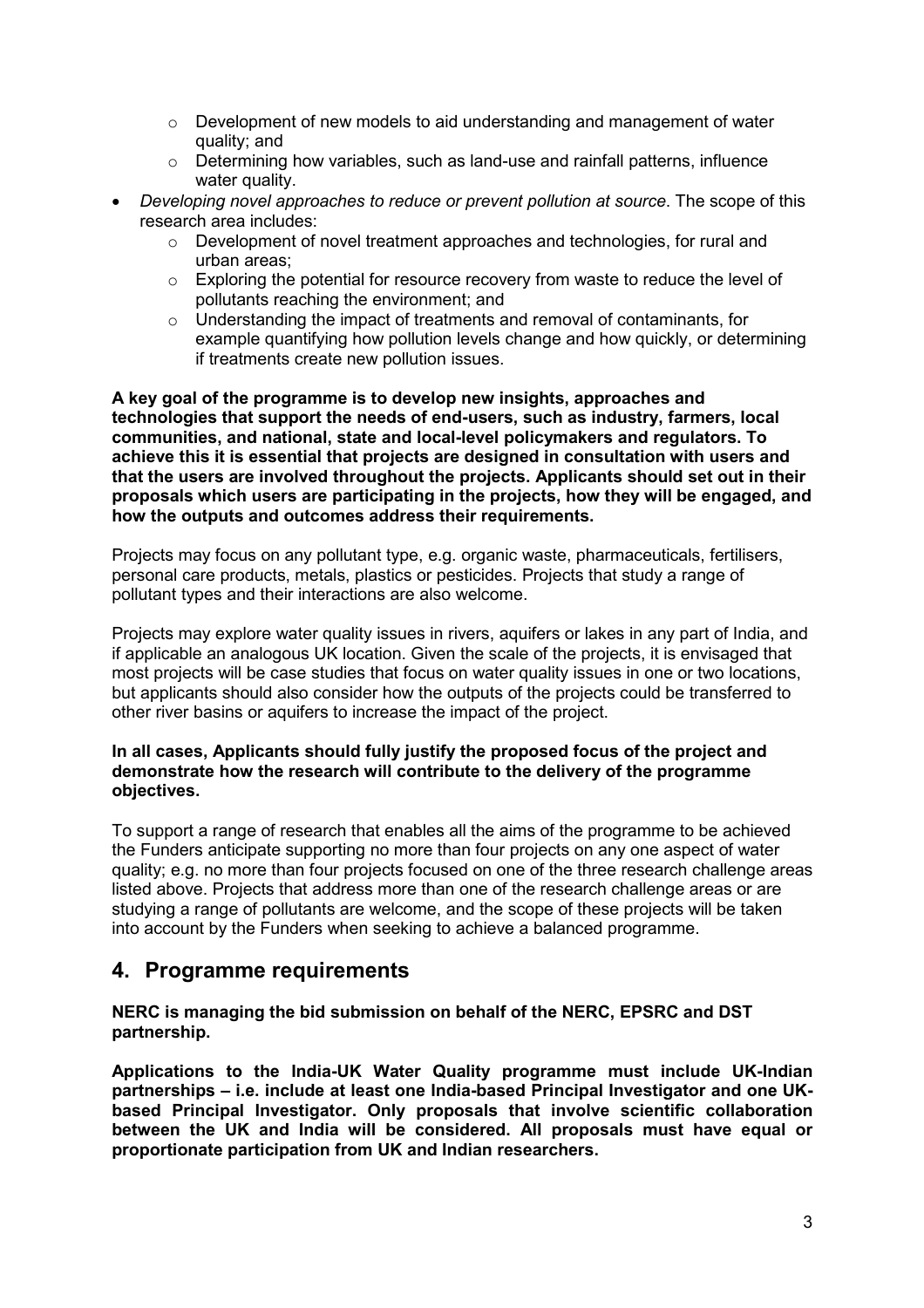Up to £4.2m (80% FEC) is available from the UK for this call to fund the eligible UK costs of the successful grant proposals. DST are offering an equivalent amount of funding for this programme recognising the difference cost of undertaking science in India and the way that it is accounted for. **Applicants can request up to £450k (80% FEC) for the UK component of a project, and the equivalent in terms of research effort from DST for the Indian component**.

The funds available through this call are intended to support focused, coordinated and collaborative research between India and the UK that address the scope of the call as outlined above. These grants should promote inter-institutional collaborations, both between and within India and the UK, and are also expected to enhance opportunities for interdisciplinary collaboration. Partnerships should be genuine and reciprocal, and working together must add value to that which could be achieved by individual partners working on their own. Proposals must demonstrate that research activities will either achieve more than the partners would have achieved if tackling an issue by working alone, or achieve outcomes at less cost or faster than if working alone.

For each grant application a lead Principal Investigator should be nominated from both the UK and India, and they will act as focal points for contact with the funding agency in their respective countries.

### **4.1 Newton-Bhabha Fund requirements**

All applications should clearly outline how the proposed research will address the objectives of the Newton-Bhabha Fund by supporting the development of long-term, sustainable partnerships that promote societal welfare and economic growth in India.

Applicants should demonstrate how the main research outcomes will be specific to enabling the sustainable development in India through improving water quality. Applicants should consider how their project will:

- address water quality issues;
- address the issue identified effectively and efficiently;
- use the strengths of the UK and India to address the issue; and
- demonstrate that the research component is of an internationally excellent standard.

Applicants should address these points in both the Je-S summary and then more fully, in the Case for Support (see section 5 for more details). UK researchers should demonstrate that the research is compliant with ODA requirements and therefore eligible to receive support from the Newton Fund. Details will be communicated to UK applicants following submission of their Notification of Intent.

#### **4.2 Eligibility**

#### **4.2.1** UK researchers

For UK researchers' normal individual eligibility applies and is in Section C of the NERC research grant and fellowships handbook. NERC research grants may be held at approved UK Higher Education Institutions (HEIs) approved Research Council Institutes (RCIs) and approved Independent Research Organisations (IROs). The Research Councils have agreed that to help remove potential barriers to interdisciplinary research, all RCIs are eligible for grant funding from all Research Councils. Full details of approved RCIs and IROs can be found on the RCUK website.

UK Investigators may be involved in no more than two proposals submitted to this call and only one of these may be as the lead Principal Investigator.

#### **4.2.2** Indian researchers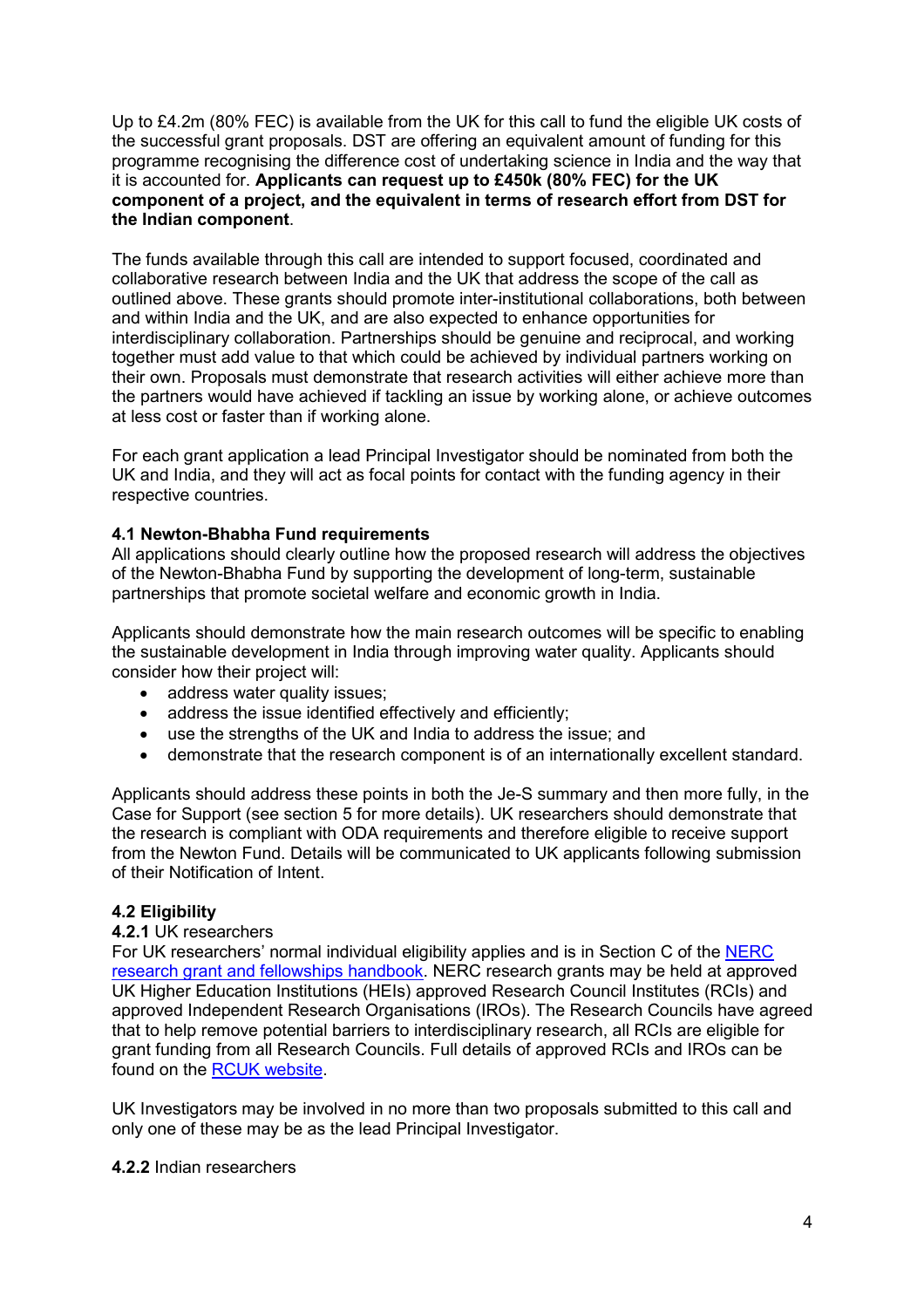Researchers in India should be a regular faculty in Indian academic or public funded R&D institutions. Potential Indian partners should contact DST directly if they are unsure of their eligibility to apply through this call. Please refer to the DST website.

### **4.3 Studentships**

There are no UK associated studentships permitted as part of this call.

Indian grants can include support for research students such as JRF, SRF as per DST norms.

#### **4.4 Reporting requirements**

As with all NERC grant holders, there will be a requirement to report through the RCUK reporting system; this is required annually and continues for up to five years post grant end. These reports will be shared with DST and EPSRC.

As this is a Newton-Bhabha programme there may be additional reporting requirements, which successful applicants will be required to assist with.

Indian partners must submit the joint reports as per DST format annually with the reports submitted to NERC provided as an annex.

#### **4.5 Capital requests**

The purchase of capital by UK applicants through the Newton-Bhabha Fund is not permitted.

Indian applicants are eligible for equipment funding not exceeding 30% of the project cost. Additionally, demonstration units can also be supported up to 20% of the project cost.

#### **4.6 Awards and extension requests**

Successful grants will be funded for up to 3 years and are should start in January 2018 and conclude no later than 31 December 2021 to align with the Newton-Bhabha Fund timescales.

Due to financial restraints of the Newton Fund Programme, grant extensions will only be considered under exceptional circumstances (in line with the Equality Act 2010) and will require NERC agreement on a case-by-case basis. The Research Organisation remains responsible for compliance with the terms of the Equality Act 2010, including any subsequent amendments introduced while work is in progress, and for ensuring that the expectations set out in the RCUK statement of expectations for equality and diversity are met.

#### **4.7 Programme meetings**

There will be two programme meetings over the duration of the programme: one mid-term meeting to be held in the UK and a finale meeting in India. The costs for all travel and subsistence to attend these meetings should be costed into applications. It is envisaged that the first meeting will be science focussed including interaction with UK stakeholders and the second will include a one day science meeting followed by a second day with short, plainlanguage presentations designed to explain outputs to end users.

## **5. How to apply**

### **5.1 Notification of Intent**

*A Notification of Intent to submit a proposal must be submitted for all potential applicants to the call and sent to waterquality@nerc.ac.uk, by 16:00 BST / 20:30 IST 30 March 2017.*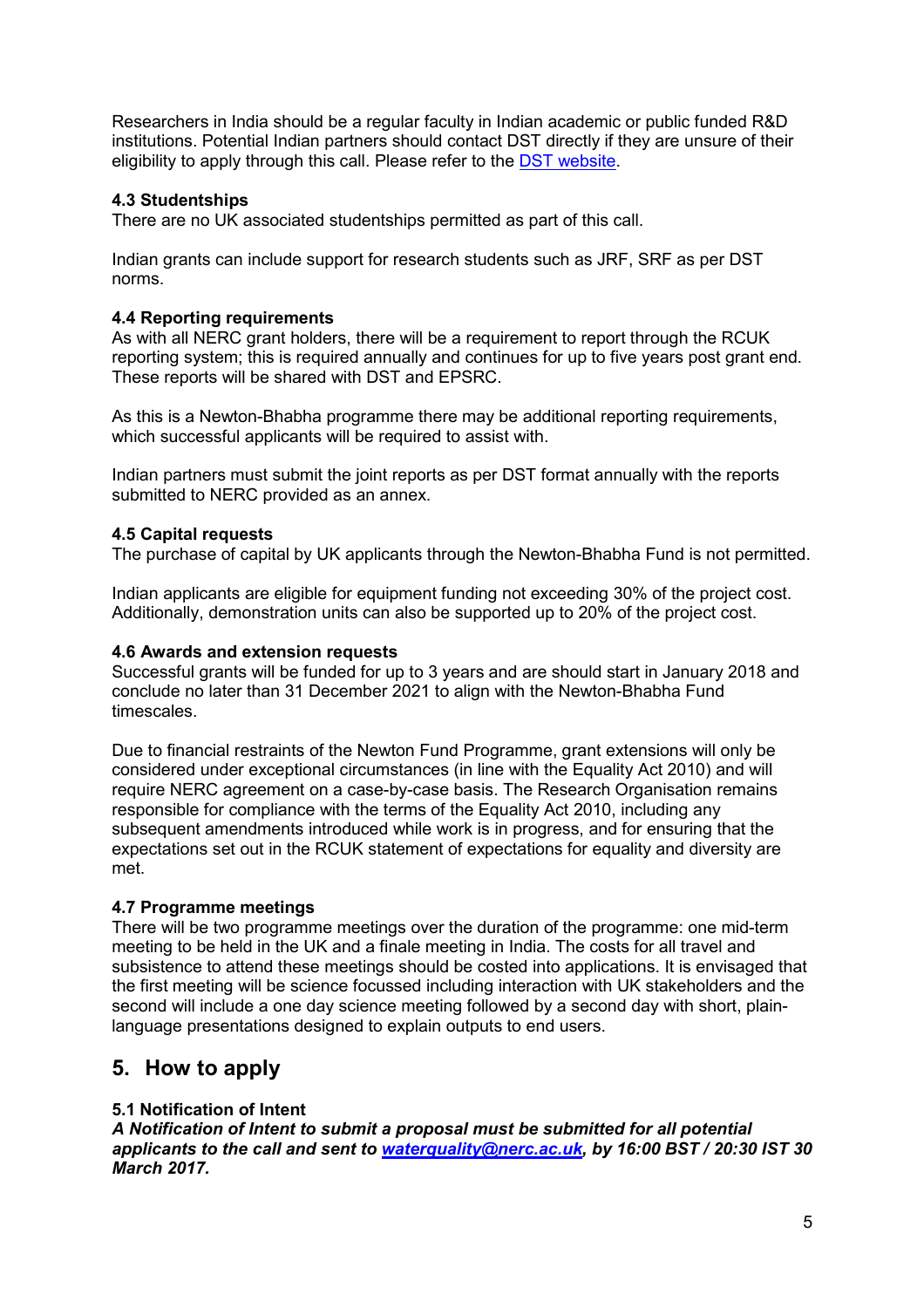Only one Notification of Intent form needs to be submitted per project. The notification must be on the template provided and include details on the research themes that the proposed research will address and the institutions, investigators and project partners that are expected to be involved. NERC, EPSRC and DST will use this information solely to plan the proposal assessment and the notifications will not be assessed, however it should be noted that submission of the Notification of Intent is a requirement of this call and full bids will only be accepted from those teams who submit a completed notification of intent to submit form prior to the deadline. The Notification of Intent form is available to download from the Announcement of Opportunity page on the NERC website.

NERC will acknowledge receipt of all notifications and invite eligible applicants to submit a full proposal. In parallel a PDF version of the Notification of Intent form should also be submitted to DST via email to dstwticall@gmail.com.

#### **5.2 Full bid application process**

#### *The full bid Closing date is 16:00 BST / 20:30 IST 26 April 2017.*

These are collaborative projects between the UK and India and each project should submit a collaborative proposal that sets out the research to be carried out by both the UK and Indian partners. All applications must include UK and Indian scientists. Applications must be submitted through the Research Councils' Joint Electronic Submission system (Je-S).

The UK applicant should list the Indian collaborators as Project Partners and should indicate the approximate value of the DST and other contributions in the project partner in-kind support section of the proposal form. Note the requirements below for providing full details of the DST budget requested.

The following additional attachments must be provided on the lead proposal:

- CVs for each of the named Indian collaborators (maximum 2 pages per person) should be combined into one document as attachment type 'Non-UK Components'.
- Completed DST budget form as attachment type 'Non-UK Components' which summarises details of the Indian applicants and their requested costs (see Indian Costs below).

Successful grants will have their UK costs paid through Je-S and their Indian costs paid through DST's system.

Applicants should select Proposal Type- 'Standard Proposal' and then select the scheme – 'Directed International' and the Call – 'Newton Water Quality APR17'.

Applicants should leave enough time for their application to pass through their organisation's Je-S submission route before this date. Applications not submitted before the deadline will not be received or considered. **Applicants must ensure that their application is received by NERC by 16:00 BST / 20:30 IST on the closing date, 26 April 2017**.

All attachments, with the exception of letters of support and services/facilities/equipment quotes, submitted through the Je-S system must be completed in single-spaced typescript of minimum font size 11 point (Arial or other sans serif typeface of equivalent size to Arial 11), with margins of at least 2cm. Please note that Arial narrow, Calibri and Times New Roman are not allowable font types and any proposal which has used either of these font types within their submission will be rejected. References and footnotes should also be at least 11 point font and should be in the same font type as the rest of the document. Headers and footers should not be used for references or information relating to the scientific case. Applicants referring to websites should note that referees may choose not to use them.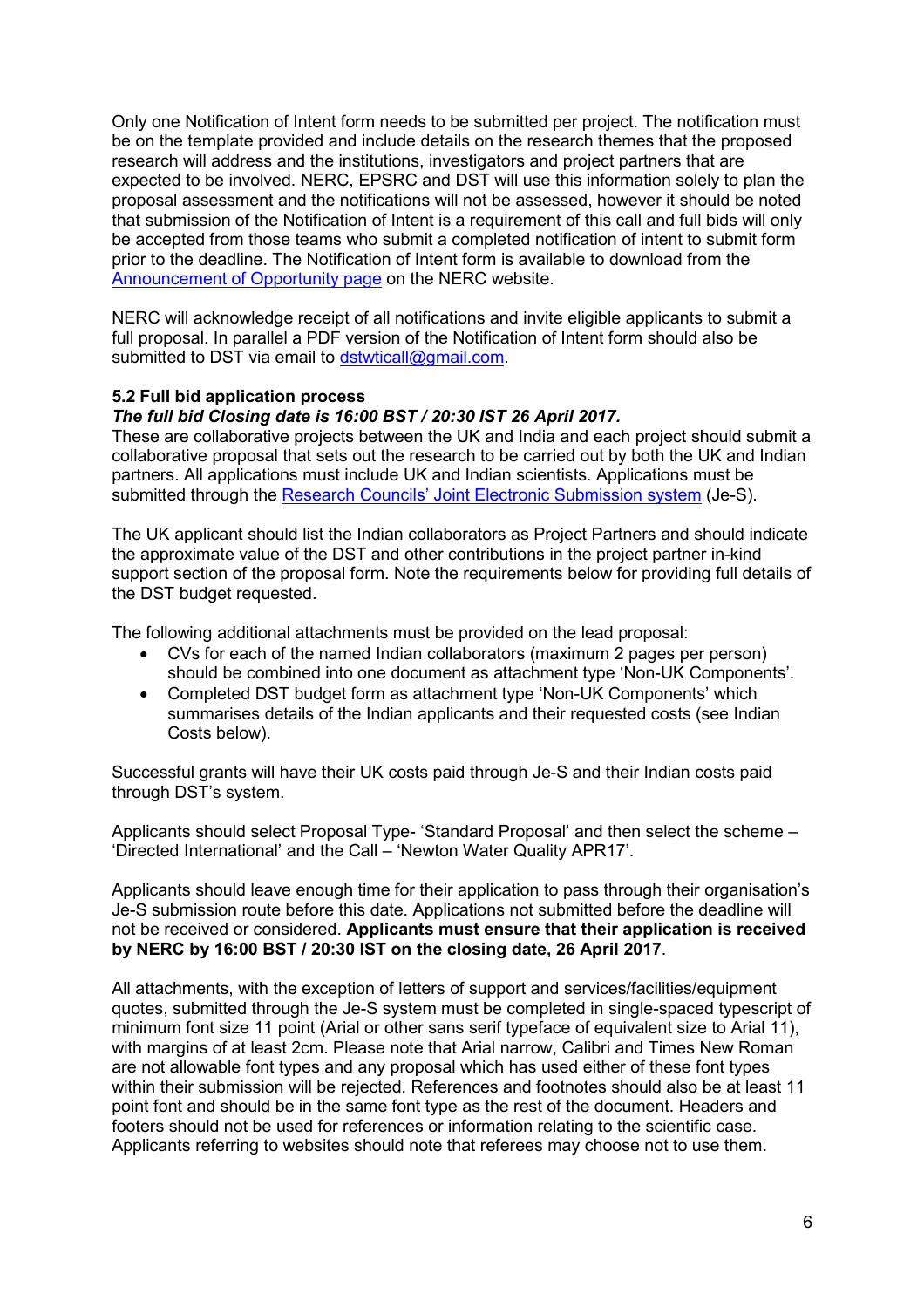Applicants should ensure that their proposal conforms to all eligibility and submission rules, otherwise their proposal may be rejected without peer review. More details on NERC's submission rules can be found in the NERC research grant and fellowships handbook and in the submission rules on the NERC website.

Please note that on submission to council ALL non PDF documents are converted to PDF, the use of non-standard fonts may result in errors or font conversion, which could affect the overall length of the document.

Additionally where non-standard fonts are present, and even if the converted PDF document may look unaffected in the Je-S System, when it is imported into the Research Councils Grants System some information may be removed. We therefore recommend that where a document contains any non-standard fonts (scientific notation, diagrams etc.), the document should be converted to PDF prior to attaching it to the proposal.

Full Guidance on the application process, including details of UK eligible costs, is available in the NERC Research Grants Handbook.

The costs of the UK institutions should be submitted in to the Je-S system and will be met from the UK funds, and those for the Indian partner institutions will be met by DST and should be submitted on the pro-forma provided.

#### **5.2.1 Proposal components**

In addition to the standard Je-S pro forma, the **lead** component of each proposal should include the following documents in Je-S:

**a)** A joint **Case for Support**, which is comprised of three parts:

**Part 1** – A common **Previous Track Record** incorporating **ALL** UK and Indian Research Organisations involved (up to **3 sides A4**). The Track Record should provide a summary of the results and conclusions of recent work in the technological/scientific area that is covered by the research proposal; Include reference to RCUK, DST and other relevant funded work. Details of any relevant past collaborative work with other beneficiaries should also be given; Indicate where your previous work has contributed to the UK or India's competitiveness or to improving the quality of life; Outline the specific expertise available for the research at the host organisation and that of any associated organisations and beneficiaries.

**Part 2** – A common **Description of the Proposed Research**. (up to **8 sides A4** including all necessary tables, figures and references) and should include:

- underlying rationale and scientific issues to be addressed,
- describe why the work is strategically important,
- how users are participating in projects, how they will be engaged and how the outputs and outcomes address their requirements,
- how the application addresses the scope of this particular call,
- the key research objectives and hypotheses, and
- how these will be achieved.

**Part 3** - A common **Management Plan** (up to **1 side A4**). To include management structures and plans, participant responsibilities and scheduling chart. Note the management plan should factor in the need to allocate resources to cross-project coordination and integration.

**b) UK costs:** a common **Justification of Resources**; (up to **2 sides A4**). This should be for all UK Research Organisations involved, for all Directly Incurred Costs, Investigator effort, use of pool staff resources, any access to shared facilities and equipment. Capital requests (i.e. individual items over £10k) are not permitted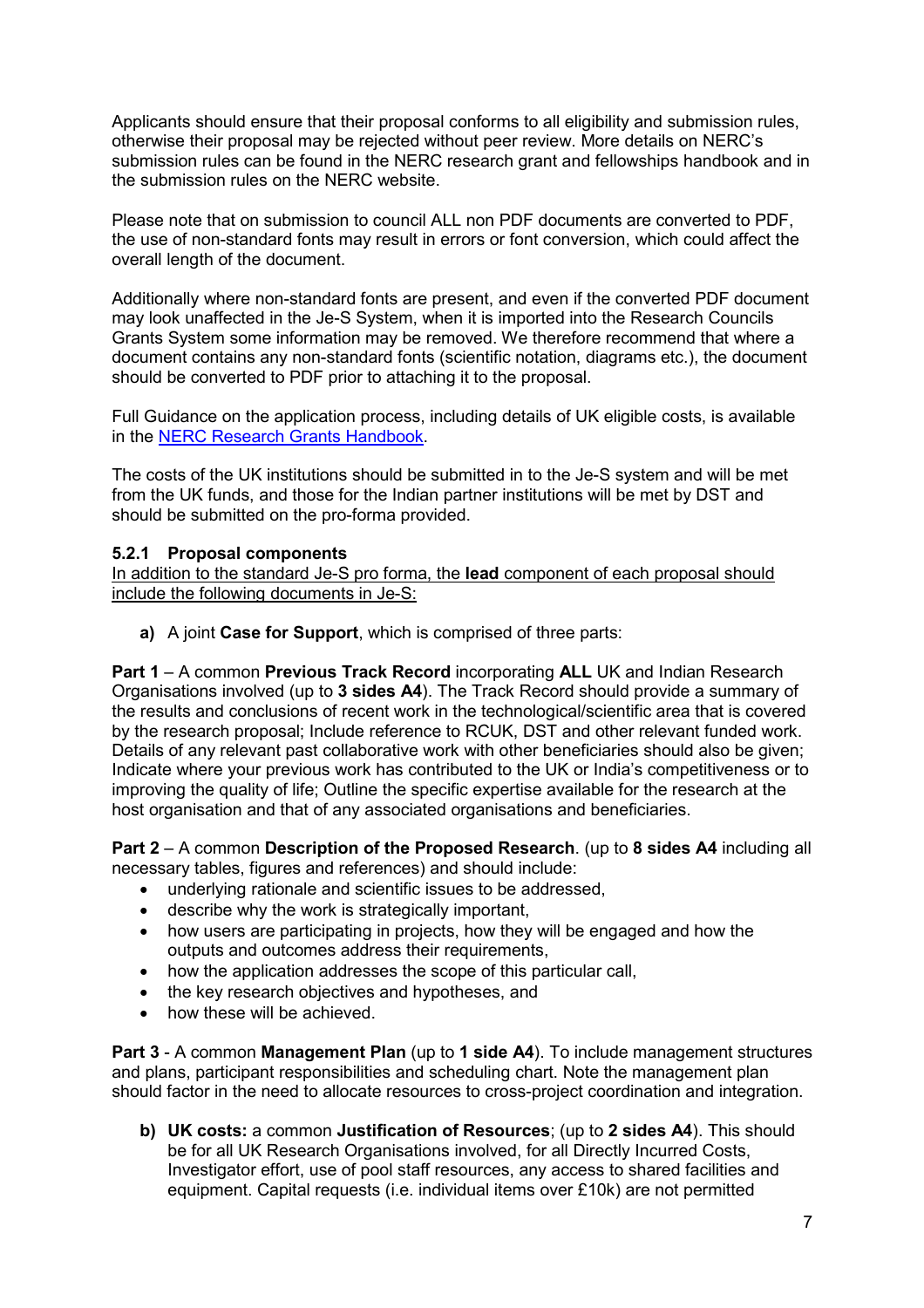through the Newton Bhabha Fund. For further information of what to include in the Justification of Resources, see section E in the NERC Research Grants Handbook.

- **c) Indian costs**: justification of these resources and details of the Indian Investigators should be submitted on the separate form provided and entered into Je-S as attachment type '**Non-UK Component'**. The form is available to download from Announcement of Opportunity page on the NERC website.
- **d)** A common **Pathways to Impact**; (up to **2 sides A4**), detailing:
	- those who may benefit or make use of the research;
	- how they might benefit and/or make use of the research;
	- methods for disseminating data/knowledge/skills in the most effective and appropriate manner.
- **e)** A common **Outline Data Management Plan** (up to **1 side A4**). This section includes information about how the project will manage data produced and identify data sets of long term value that should be made available to the relevant data centre for archiving and reuse at the end of the grant. Further guidance regarding NERC's Data Policy is available on the NERC Data policy webpage.

Full details of the requirements for Pathways to Impact, and a suggested template, can be found on the NERC website. The costs of knowledge exchange activities in the plan should be fully integrated into the proposal costings and justified in the Justification of Resources section.

**f) Letters of Support** from named Project Partners to confirm that support and facilities will be made available for associated collaborations and co-funding (up to **2 sides A4 each letter**).

#### Each **component** application (including the lead) will additionally require the following attachments:

- **a)** A **CV** (up to **2 sides of A4**) for each named PI, Co-I, research staff post and Visiting Researcher.
- **b) Technical Assessment** of the request for access to a NERC or EPSRC Facility. PIs wishing to use a NERC or EPSRC facility will need to submit a mandatory 'technical assessment' with their proposal (excluding HPC). Given the time restrictions on spend under calls supported by the Newton Fund, we are unable to accept NERC shiptime or aircraft requests as part of this call. All other NERC Services and Facilities must be fully costed within the limits of the proposal, and agreement that they can be undertaken within the timeframe of the spend must be provided by the facility. For NERC, this means a quote for the work which the facility will provide. A full list of the Facilities requiring this quote can be found here.

## **6. Assessment Process**

The Full Proposals will be internationally peer-reviewed and final funding recommendations made by a Moderating Panel, consisting of members of the UK and Indian science communities and other independent experts. Applicants will be given the opportunity to provide a written response to peer review comments, which will be made available to the panel along with the reviewer comments.